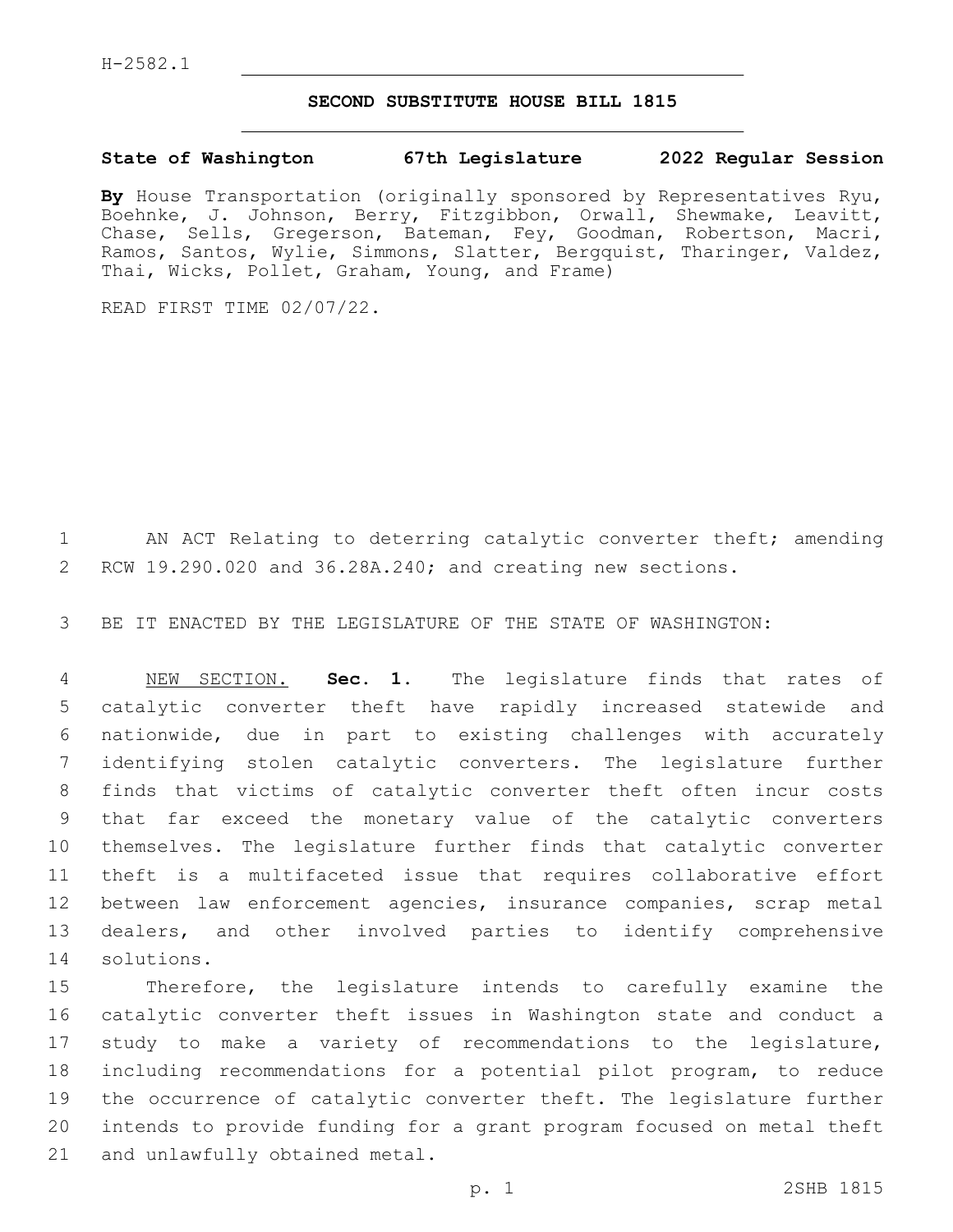NEW SECTION. **Sec. 2.** (1) The joint transportation committee shall convene a catalytic converter theft work group to study and provide options and recommendations related to reducing catalytic converter theft in Washington state. (2) The work group shall consist of, but is not limited to, members representing the following:6 (a) One member representing the Washington state patrol; (b) One member representing the Washington association of 9 sheriffs and police chiefs; (c) One member representing the Washington association of 11 prosecuting attorneys; (d) One member representing the office of public defense; (e) One member representing the superior court judges' 14 association; (f) One member representing the district and municipal court 16 judges' association; (g) One member representing the association of Washington cities; (h) One member representing the office of the attorney general; (i) One member representing the property and casualty insurance 20 industry; 21 (j) One member representing the scrap metal recycling industry; (k) One member representing the auto dealer industry; (l) One member representing the auto manufacturer industry; (m) One member representing the catalytic converter manufacturer 25 industry; (n) One member representing the towing and recovery association 27 of Washington; (o) One member representing the Washington state independent auto 29 dealers association; (p) One member representing the Washington independent business 31 association; (q) One member representing the Washington organized retail crime 33 association; and (r) Two members representing individuals with lived experience being charged with, or convicted of, organized theft. (3) The work group's study shall include, but is not limited to, 37 the following: (a) A review of state laws related to catalytic converter theft; (b) A review of national efforts to address catalytic converter theft to determine whether there are best practices from other

p. 2 2SHB 1815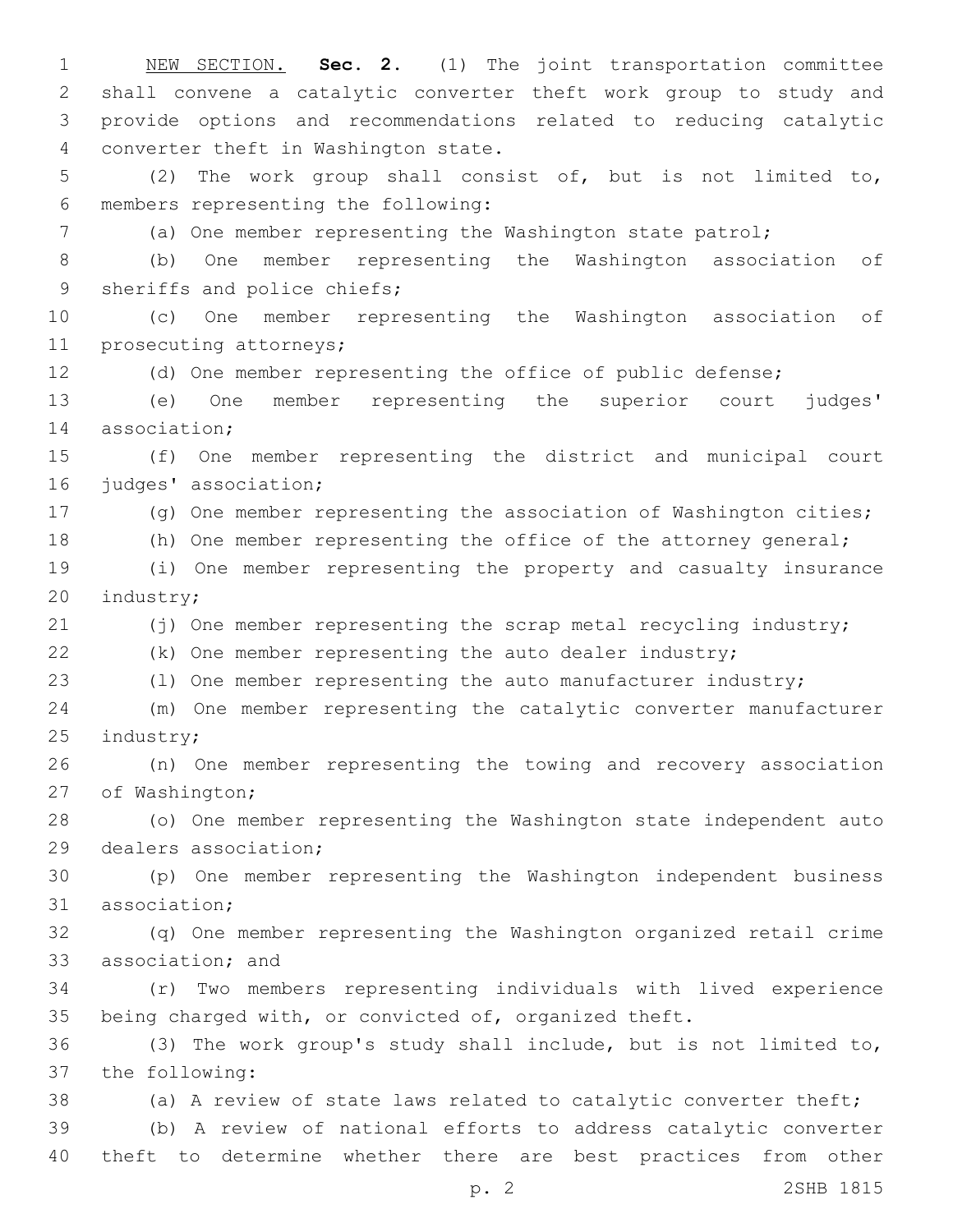jurisdictions on how to effectively deter and end catalytic converter 2 theft;

 (c) Data collection and analysis of catalytic converter theft 4 incidents across the state;

 (d) Options to deter and end catalytic converter theft, including marking of catalytic converters; and6

 (e) Options and opportunities to reduce costs to victims of 8 catalytic converter theft.

 (4) The work group's recommendations shall include, but are not 10 limited to, the following:

(a) Changes to state law to reduce catalytic converter theft;

 (b) A potential pilot program that could be implemented to decrease catalytic converter theft, including by prioritizing communities with the highest incidence of catalytic converter theft or communities experiencing the most financial impact due to 16 catalytic converter theft; and

 (c) Cost estimates for the pilot program and recommendations on evaluation criteria and metrics to determine the efficacy and 19 benefits of the pilot program.

 (5) The work group shall provide a preliminary report and recommendations to the transportation and public safety committees of the legislature by November 1, 2022. The work group shall provide a final report and recommendations, including recommendations on a potential pilot program, to the transportation and public safety 25 committees of the legislature by January 1, 2023.

 **Sec. 3.** RCW 19.290.020 and 2013 c 322 s 5 are each amended to 27 read as follows:

 (1) At the time of a transaction, every scrap metal business doing business in this state shall produce wherever that business is conducted an accurate and legible record of each transaction involving private metal property or nonferrous metal property. This record must be written in the English language, documented on a standardized form or in electronic form, and contain the following information:34

 (a) The signature of the person with whom the transaction is 36 made;

(b) The time, date, location, and value of the transaction;

 (c) The name of the employee representing the scrap metal 39 business in the transaction;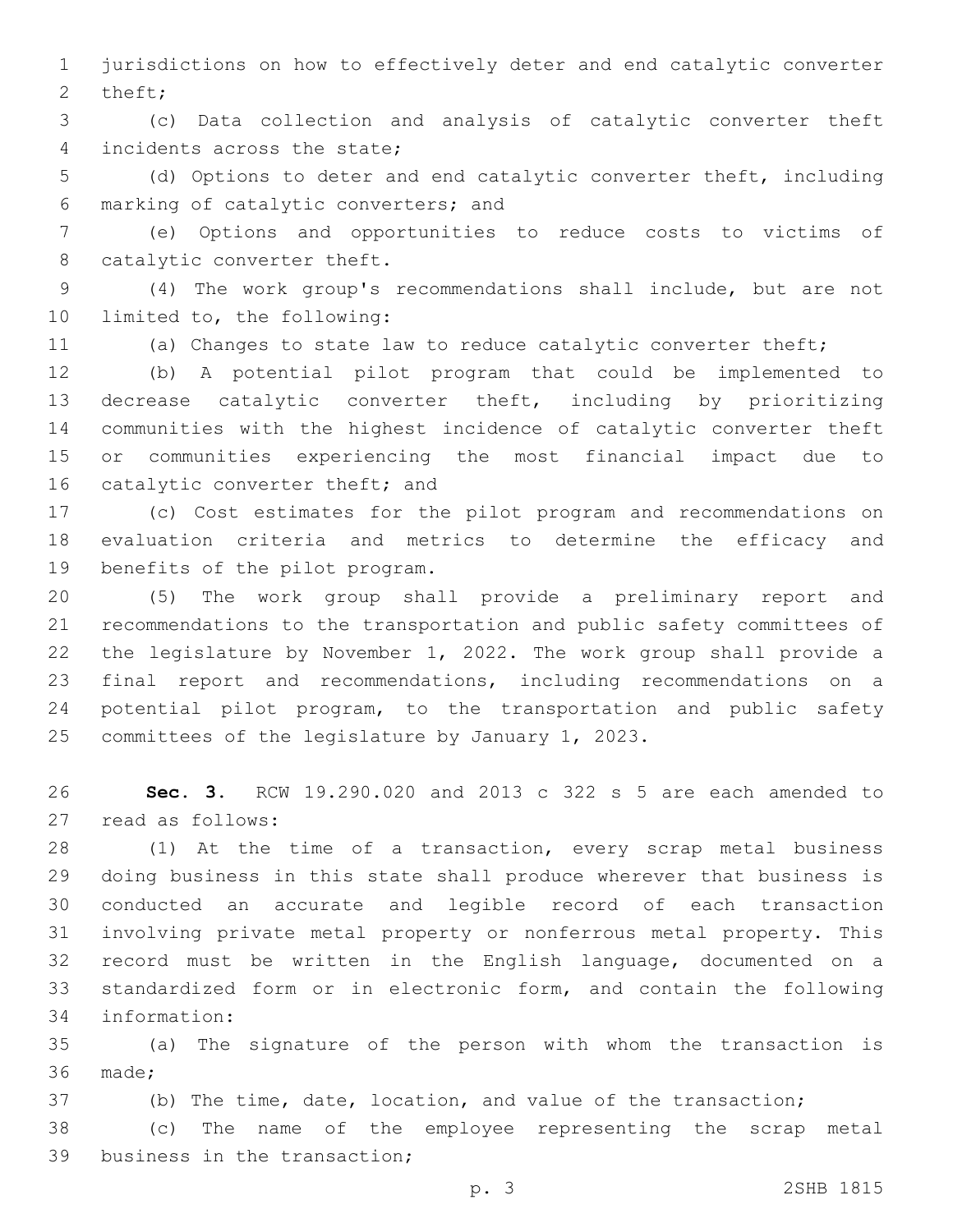(d) The name, street address, and telephone number of the person 2 with whom the transaction is made;

 (e) The license plate number and state of issuance of the license plate on the motor vehicle used to deliver the private metal property or nonferrous metal property subject to the transaction;

 (f) A description of the motor vehicle used to deliver the private metal property or nonferrous metal property subject to the 8 transaction;

 (g) The current driver's license number or other government- issued picture identification card number of the seller or a copy of 11 the seller's government-issued picture identification card; ((and))

 (h) A description of the predominant types of private metal property or nonferrous metal property subject to the transaction, utilizing the institute of scrap recycling industries' generally 15 accepted terminology, and including weight, quantity, or volume; and

 (i) For every transaction specifically involving a catalytic converter that has been removed from a vehicle, documentation 18 indicating that the private metal property in the seller's possession 19 is the result of the seller replacing private metal property from a 20 vehicle registered in the seller's name.

 (2) For every transaction that involves private metal property or nonferrous metal property, every scrap metal business doing business in the state shall require the person with whom a transaction is being made to sign a declaration. The declaration may be included as part of the transactional record required under subsection (1) of this section, or on a receipt for the transaction. The declaration 27 must state substantially the following:

 "I, the undersigned, affirm under penalty of law that the property that is subject to this transaction is not to the best of my 30 knowledge stolen property."

 The declaration must be signed and dated by the person with whom the transaction is being made. An employee of the scrap metal business must witness the signing and dating of the declaration and sign the declaration accordingly before any transaction may be consummated.35

 (3) The record and declaration required under this section must be open to the inspection of any commissioned law enforcement officer of the state or any of its political subdivisions at all times during the ordinary hours of business, or at reasonable times if ordinary hours of business are not kept, and must be maintained wherever that